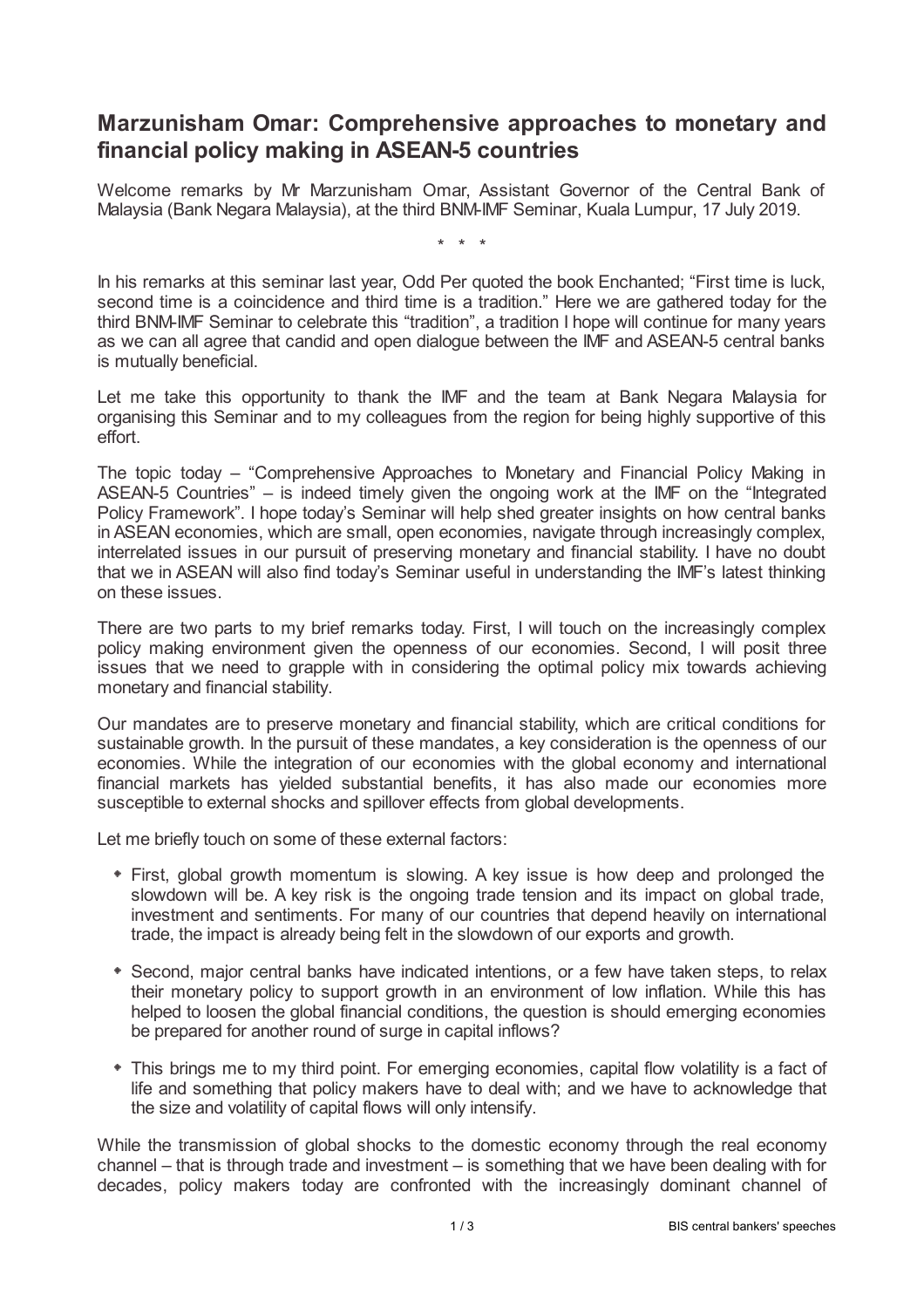transmission of shocks through the financial markets, at least in the immediate term. All of us have experienced how spillovers from external developments that were manifested through capital flow volatility have adversely affected domestic financial markets, asset prices, liquidity conditions and importantly, exchange rates.

All these challenges make for a complicated policy environment for ASEAN central banks. Gone are the days when keeping our own house in order is enough. Sure, good fundamentals matter as they have no substitute. They are, however, no longer sufficient. As Keynes rightly pointed out a long time ago, "the market can stay irrational longer than you can remain solvent." Often, we have seen how external developments that are beyond our control, such as the unprecedented quantitative easing by the advanced economies and the subsequent Taper Tantrum, triggered periods of large inflows followed by sharp reversals in emerging economies with severe consequences. For small open economies, these flows can easily overwhelm the domestic financial markets and lead to build-up of vulnerabilities in the economy.

Facing this new reality, the policy reaction function of central banks from the emerging market economies could, to quote BIS General Manager Carstens, be described as a multi-instrument reaction function responding to multiple-indicator variables, including the exchange rate.

Given these increasingly complex and interconnected challenges and the risks of policy tradeoffs, what should guide policymakers going forward? Allow me to pose three questions on this.

## **Question 1: The assignment problem**

First, the assignment problem – how do we assign policy tools to policy targets appropriately? The Tinbergen principle suggests that policymakers trying to achieve multiple economic targets need to have at least one policy tool for each policy target. Robert Mundell went one step further and suggested that each policy instrument should be assigned to the policy target on which it has the greatest relative effect. This may sound good in theory, but we know it is much more complex in reality given the multifaceted and often interconnected risks confronting us.

For ASEAN policymakers, how can we assign the tools available to us to our expanding objectives/mandates in the most optimal way? How do we avoid overburdening any single policy tool? If multiple tools are needed, how do we sequence them? Is there a case to be made for an optimal order of policy based on prioritising of objectives? Or is a pre-agreed sequenced policy order too restrictive?

## **Question 2:Rules versus discretion**

Second, is the old question of rules versus discretion. While rules-based frameworks are easier to enforce and do not require recurring justification of explicit decisions once in place, a purely rule-based framework can be too constraining and rigid. The inherent rigidity reduces policy space for policymakers to maneuver in times of stress. On the other hand, while a discretionary, principle-based framework accords policymakers the necessary flexibility and space to maneuver, there is a risk that policymakers may overstretch this flexibility. Perversely, there is also the risk of inaction by policymakers.

I have always viewed policy making as akin to designing an earthquake-proof building, whereby the stability of the building (the economy, in our context) is not achieved by increasing rigidity, but by allowing flexibility. This pertinent question of rules versus discretion is one that we should continue to ask ourselves.

## **Question 3:Dealing with large capital flows: proactive or reactive?**

Third, in dealing with risks emanating from large capital flows, is it better to be proactive or reactive? Should policymakers pre-emptively lean against the wind to tackle capital inflows